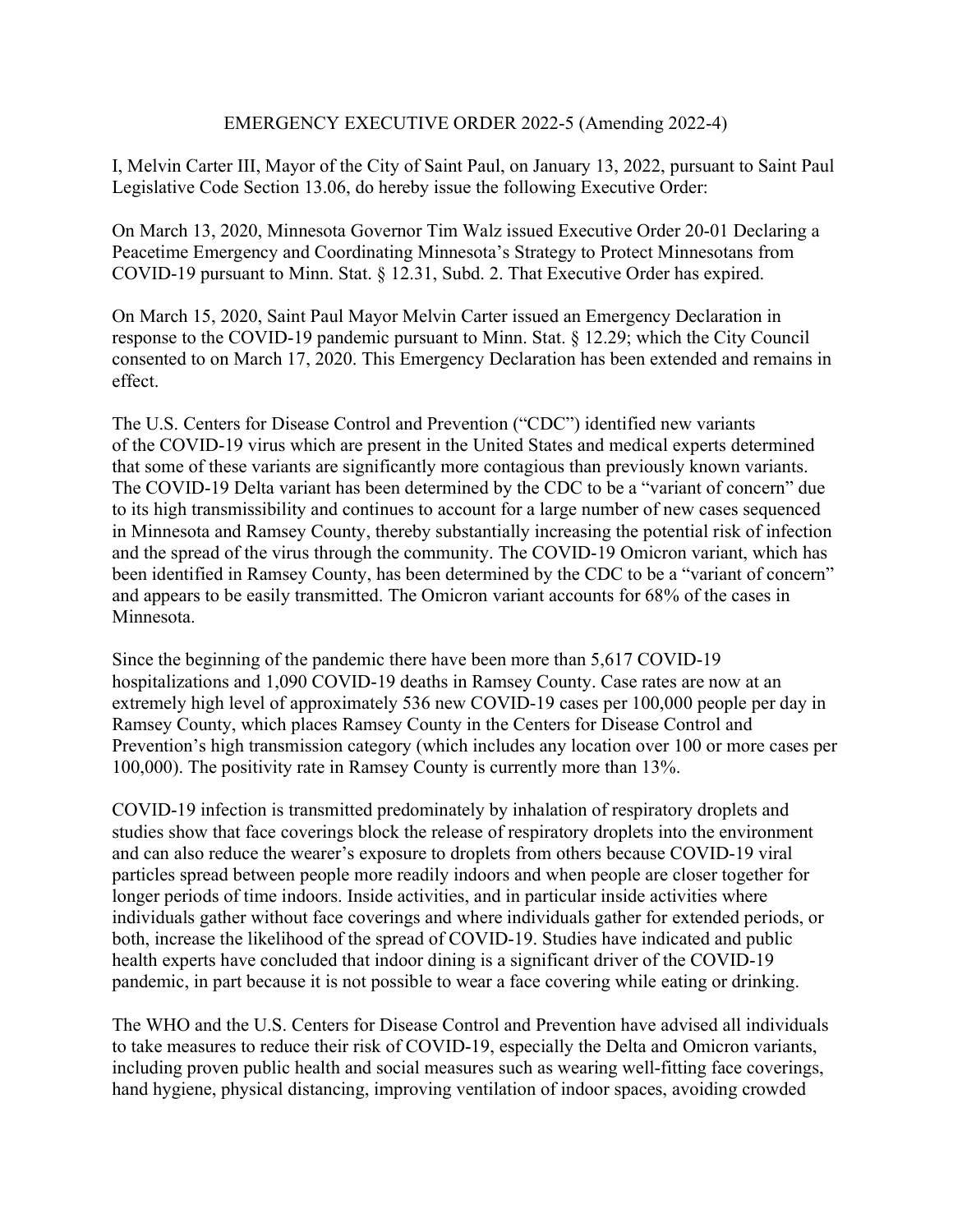spaces, and getting vaccinated. Safe, highly effective COVID-19 vaccines are now widely available in the United States. Administration of a COVID-19 vaccine is a medically accepted and recommended form of prophylactic treatment that dramatically reduces the likelihood of experiencing a symptomatic SARS-CoV-2 infection, and recent studies show that available COVID-19 vaccines also reduce asymptomatic infection and transmission. COVID-19 vaccines are now readily available for all eligible individuals five years of age and older, while those four years of age and under remain ineligible for vaccination and therefore subject to greater exposure of infection and transmission. Broad distribution and uptake of COVID-19 vaccines is essential to ending the COVID-19 pandemic.

Saint Paul Leg. Code Chapter 13.06(b) provides that, "whenever necessary to meet an emergency ... the mayor may by executive order promulgate regulations ... for which adequate regulations have not been adopted … respecting the conduct of persons and the use of property during emergencies; the repair, maintenance and safeguarding of essential public services; emergency health, fire and safety regulations; and all other matters which are required to protect public safety, health and welfare in emergencies."

Executive Order 2022-3 includes the requirement that businesses licensed by the City of Saint Paul must, regardless of vaccine status, require all Individuals to wear a face covering indoors at all times when social distancing of at least 6 feet is not maintained, except for temporary removal of face covering when eating or drinking. This order is in addition to that order and will help protect the safety of patrons of licensed establishments who are permitted to remove masks to eat or drink.

Executive Order 2022-4 included a requirement that businesses subject to that order would comply with certain OSHA requirements that were stayed by the United States Supreme Court in National Federation of Independent Business v. Department of Labor, 595 U.S. (2022). NOW, THEREFORE, I, Melvin Carter, Mayor of the City of Saint Paul, do hereby issue the following Emergency Executive Order:

## **Regulations**

- 1) Effective January 19, 2022, any licensed business that is a space of public accommodation in the City of Saint Paul during any time that food and/or drink is sold or served indoors for consumption onsite shall limit admission of patrons to the area of the licensed premises where food and/or drink is being consumed, to only those persons who furnish proof of a completed vaccination series against COVID-19 or a negative COVID-19 test obtained within seventy-two (72) hours of entry.
- 2) Effective January 26, 2022, any licensed business, during any time that a ticketed event is being held, that is a space of public accommodation in the City of Saint Paul during any time that food and/or drink is sold or served indoors for consumption onsite shall limit admission of patrons to the area of the licensed premises where food and/or drink is being consumed, to only those persons who furnish proof of a completed vaccination series against COVID-19 or a negative COVID-19 test obtained within seventy-two (72) hours of entry.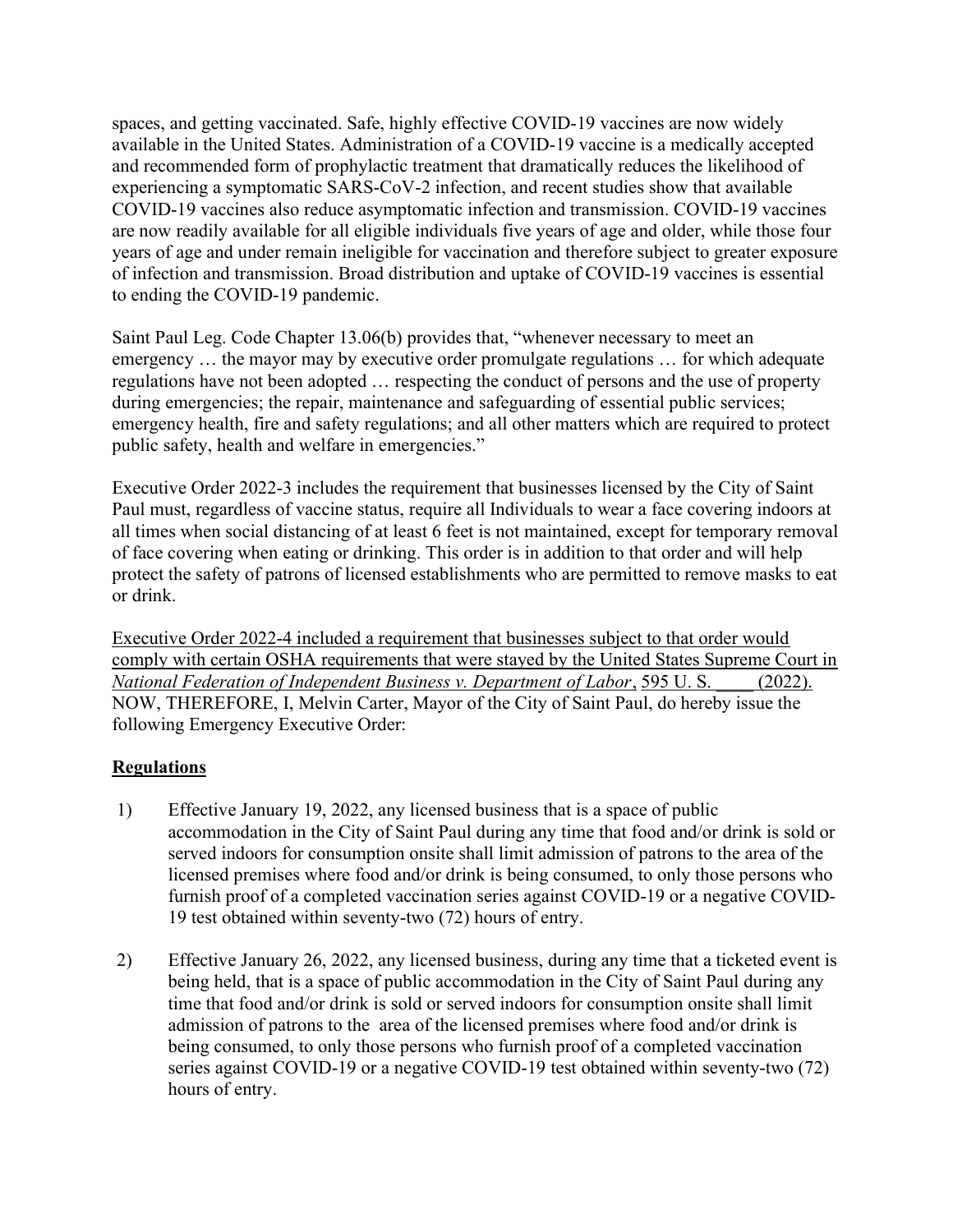- 3) This regulation shall not prevent any business from establishing more strict requirements for its workforce, contractors, volunteers, customers or clientele, including requiring all persons onsite to be vaccinated (to the extent otherwise permitted under applicable law).
- 4) Athletes, performers, and supporting staff (such as coaches, trainers, road crew, and similar supportive staff) competing or performing at any space of public accommodation subject to this regulation are not subject to the regulation, provided that the facility follows all supplemental COVID-19 safety measures.
- 5) Any facility hosting an event or activity (on a one-time or ongoing basis) that holds a license issued by the City of Saint Paul is not subject to these requirements for a specific event if no food or beverages will be consumed at the event and the facility follows all supplemental COVID-19 safety measures.
- 6) All employers of businesses that are spaces public accommodation subject to this Regulation shall comply with OSHA standards  $1910.501(e)$  and  $(g)$ , as existing on the date of issuance of this Emergency Regulation, relating to employee vaccination status and testing at covered locations, regardless of the number of their employees.

## Definitions

- 1) A licensed business that is a space of public accommodation means an entity that holds a City license that is a business, or an educational, refreshment, entertainment, or recreation facility, or an institution of any kind, whose goods, services, facilities, privileges, advantages, or accommodations are extended, offered, sold, or otherwise made available to the public.
- 2) Proof of a completed vaccination series against COVID-19 means presentation of a CDC-provided card, photograph of card, other government-approved record of vaccination, or an application approved by a governmental entity (e.g. Docket) to hold immunization information in conjunction with any photo identification that includes a photograph and name of the individual. A photo identification is not required for individuals under the age of 18.
- 3) Completed Vaccination Series means two weeks following completion of any CDC approved vaccination series, including:
	- A 2-dose series of an mRNA COVID-19 vaccine (Pfizer-BioNTech or Moderna), or
	- A single-dose COVID-19 vaccine (Johnson & Johnson's Janssen vaccine).
- 4) A negative COVID-19 test means an email, printout or screen shot with the name of the individual and the test result showing the date of the test in conjunction with any photo identification that includes a photograph and name of the individual. A photo identification is not required for individuals under the age of 18. At-home tests do not